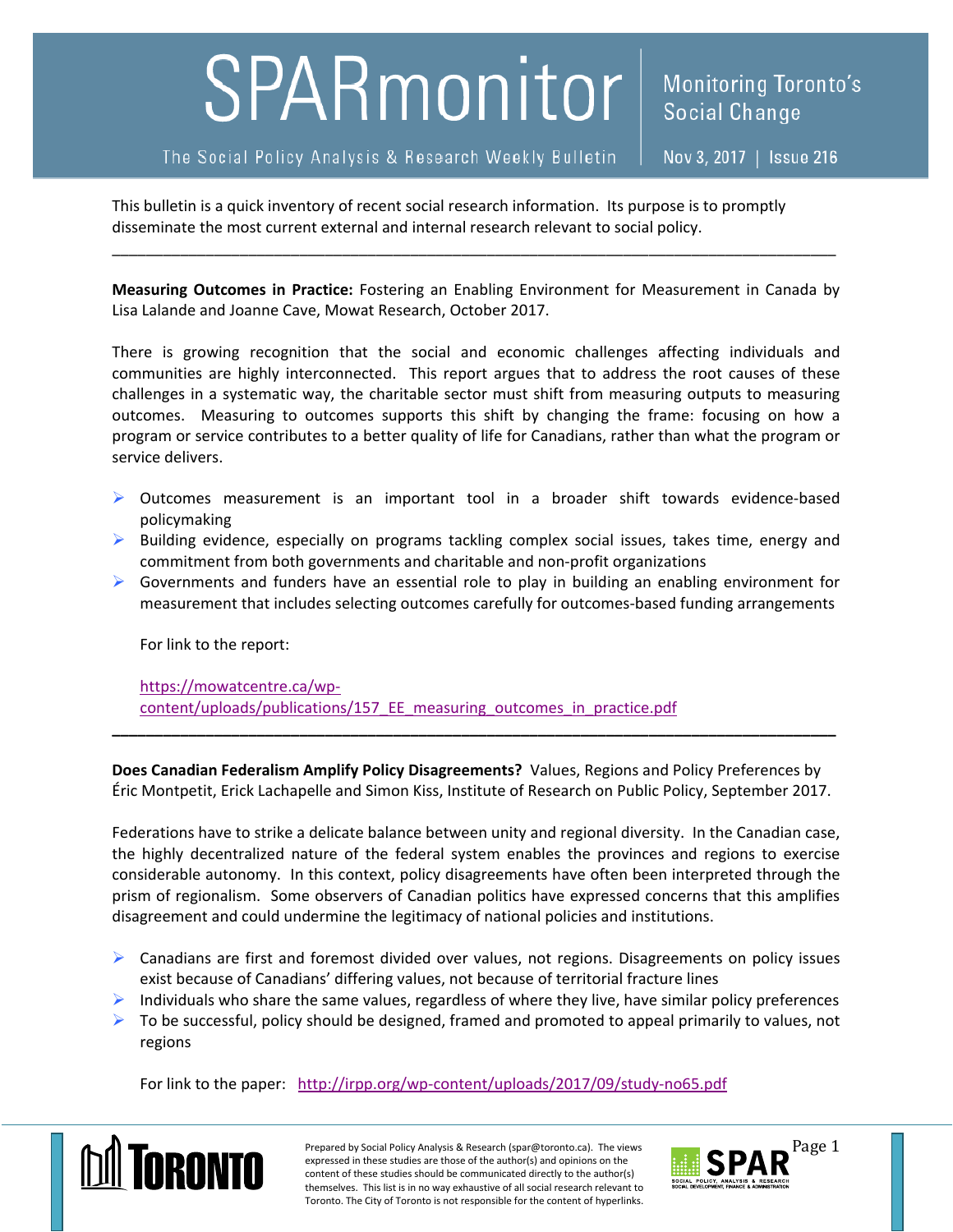**Missing Family Dynamics**: Canadian Discussions about Family Fracturing, Poverty, and Inequality by Mark Milke, Cardus, September 2017.

\_\_\_\_\_\_\_\_\_\_\_\_\_\_\_\_\_\_\_\_\_\_\_\_\_\_\_\_\_\_\_\_\_\_\_\_\_\_\_\_\_\_\_\_\_\_\_\_\_\_\_\_\_\_\_\_\_\_\_\_\_\_\_\_\_\_\_\_\_\_\_\_\_\_\_\_\_\_\_\_\_\_\_\_\_

The debate over income inequality and poverty in Canada is a hot topic that has long had the attention of leaders at the highest levels. Even so, the inequality debate in Canada among politicians, policy analysts, the academic community, and the media has largely ignored the role of a monumental social change over the last four decades: increased family fracturing.

Some of the recommendations:

- $\triangleright$  Recognize that family fracturing is itself a cause of poverty and can affect inequality statistics
- $\triangleright$  the family form with the highest income level (two parents with children) diminished from 71.6 percent of families in 1976 to just 49.8 percent of families in 2014
- Encourage individuals, religious institutions, non‐profits, and other non‐government institutions to support families and help those who struggle with poverty or inequality because of family fracturing

For link to the report:

https://www.cardus.ca/research/family/publications/5137/missing‐family‐dynamics/

**Benefits and Best Practices of Safe City Innovation** by Darrell M. West and Dan Bernstein, The Brookings Institution, October 2017.

\_\_\_\_\_\_\_\_\_\_\_\_\_\_\_\_\_\_\_\_\_\_\_\_\_\_\_\_\_\_\_\_\_\_\_\_\_\_\_\_\_\_\_\_\_\_\_\_\_\_\_\_\_\_\_\_\_\_\_\_\_\_\_\_\_\_\_\_\_\_\_\_\_\_\_\_\_\_\_\_\_\_\_\_

According to UNICEF, 70 percent of people around the world will live in cities by the year 2050. This trend toward urbanization will necessitate new operating models and pose challenges in terms of how to protect residents. Public safety, of course, is an important aspect of contemporary urban life. In a world that is chaotic, dangerous, and volatile, it is hard for there to be economic prosperity and social cohesion without some degree of safety.

- $\triangleright$  Cities face a variety of implementation challenges, such as poor funding, infrastructure difficulties, public resistance, a lack of technical expertise, and privacy and security concerns
- $\triangleright$  Technology innovation in the public sector includes the level of financial investment, crime rates, safety considerations, openness to technology solutions, and the strength of the digital infrastructure in particular countries
- $\triangleright$  Government policy is especially important because officials make investments that enhance the efficiency and effectiveness of public sector operations

For link to the paper:

https://www.brookings.edu/wp-content/uploads/2017/10/safe-city-innovation\_final.pdf



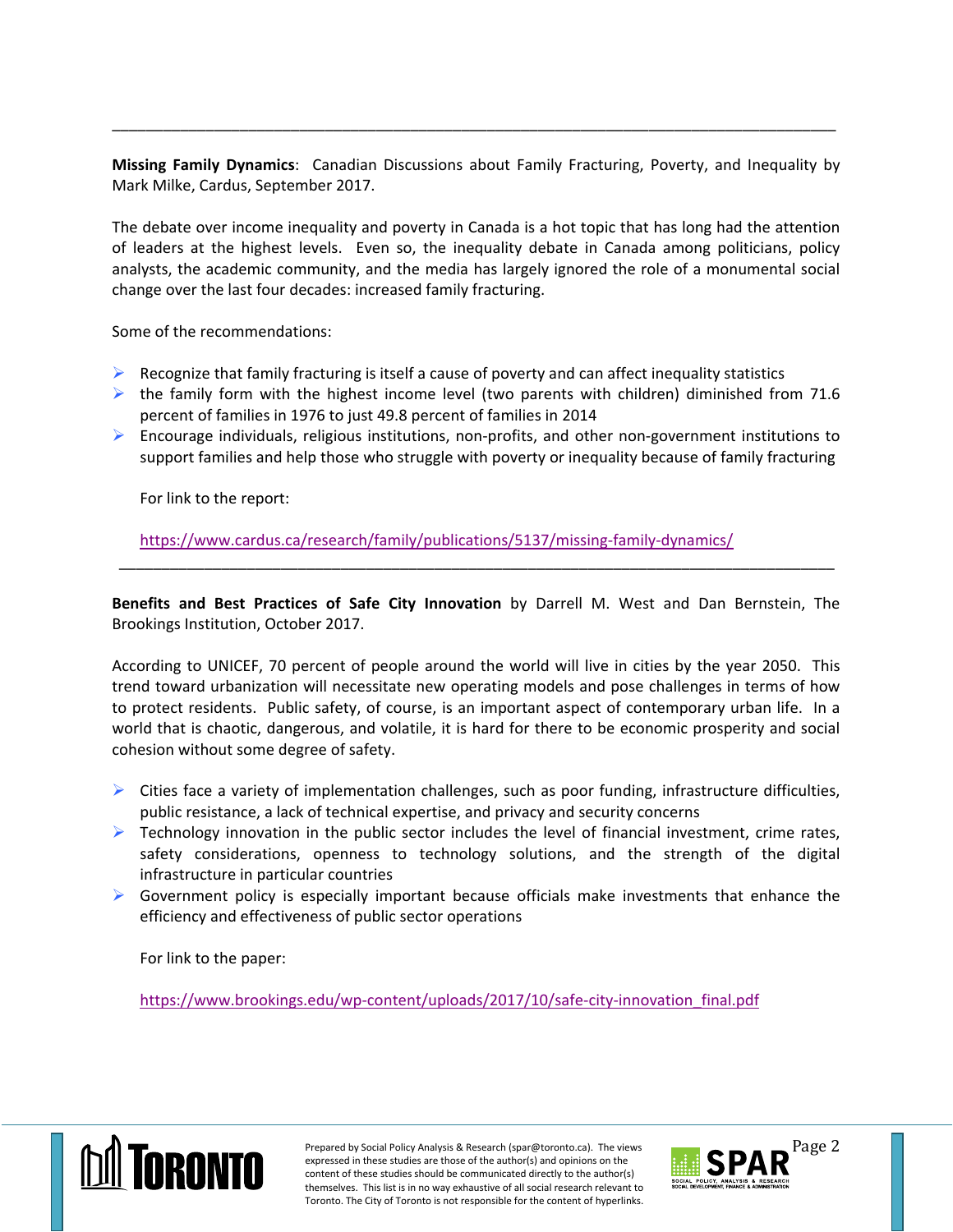## **Immigration and Ethno‐Cultural Diversity: Key results from the 2016 Census,** Statistics Canada, October 2017.

\_\_\_\_\_\_\_\_\_\_\_\_\_\_\_\_\_\_\_\_\_\_\_\_\_\_\_\_\_\_\_\_\_\_\_\_\_\_\_\_\_\_\_\_\_\_\_\_\_\_\_\_\_\_\_\_\_\_\_\_\_\_\_\_\_\_\_\_\_\_\_\_\_\_\_\_\_\_\_\_\_\_\_\_\_

The share of immigrants in Canada has reached its highest level in almost a century, according to 2016 census figures released by Statistics Canada. The census figures show 21.9 per cent of Canadians report being or having been an immigrant or permanent resident, nearly matching the high of 22.3 per cent in 1921 and up from 19.8 per cent in 2006.

- In 2016, Canada had 1,212,075 new immigrants who had permanently settled in Canada from 2011 to 2016 which represented 3.5% of Canada's total population in 2016
- $\triangleright$  The majority (60.3%) of these new immigrants were admitted under the economic category, 26.8% were admitted under the family class to join family already in the country, and 11.6% were admitted to Canada as refugees
- For the first time, Africa ranks second, ahead of Europe, as a source continent of recent immigrants to Canada, with a share of 13.4% in 2016
- $\triangleright$  Toronto, Vancouver and Montréal are still the place of residence of over half of all immigrants and recent immigrants to Canada

For link to the results:

## http://www.statcan.gc.ca/daily‐quotidien/171025/dq171025b‐eng.pdf

\_\_\_\_\_\_\_\_\_\_\_\_\_\_\_\_\_\_\_\_\_\_\_\_\_\_\_\_\_\_\_\_\_\_\_\_\_\_\_\_\_\_\_\_\_\_\_\_\_\_\_\_\_\_\_\_\_\_\_\_\_\_\_\_\_\_\_\_\_\_\_\_\_\_\_\_\_\_\_\_\_\_\_\_\_ **What does an Actual Housing Allowance Look Like?** Manitoba's Rent Assist Program by Josh Brandon, Jesse Hajer and Michael Mendelson, Caledon Institute of Social Policy, October 2017.

In 2015, Manitoba pioneered a brand‐new type of housing program in Canada, called 'Rent Assist.' Rent Assist is unique in making housing affordable for almost every resident of the province – not, as in all other provinces and territories, only for a limited number of renters in subsidized units, nor, as in several other provinces, paying a few extra dollars to offset a small portion of their rent. Manitoba's Rent Assist housing allowance is designed so that renters in the private market pay no more than 28 percent of their income on housing, if they are renting a modestly‐priced apartment.

- $\triangleright$  Rent Assist is set as a percentage of the current median market rent, so the amount a recipient gets depends solely on income, family size and residence in eligible rental accommodation
- $\triangleright$  Rent Assist rates are set in legislation and increase automatically with median market rent, so if rents go up benefits increase, preventing benefits from being eroded by inflation
- $\triangleright$  Rent Assist is available to everyone whether on or off social assistance; whether a family with children or an unattached individual; and without restrictions based on disability, age or employability

For link to the report:

http://www.caledoninst.org/Publications/PDF/1117ENG.pdf?utm\_source=Announcement&utm\_me dium=email&utm\_campaign=Announcement1355



Prepared by Social Policy Analysis & Research (spar@toronto.ca). The views expansion the expansion of the sexted is the views content of these studies are those of the author(s) and opinions on the **SPAR**  $\sum_{\text{cortent of the set studies should be$ expressed in these studies are those of the author(s) and opinions on the content of these studies should be communicated directly to the author(s) themselves. This list is in no way exhaustive of all social research relevant to Toronto. The City of Toronto is not responsible for the content of hyperlinks.

\_\_\_\_\_\_\_\_\_\_\_\_\_\_\_\_\_\_\_\_\_\_\_\_\_\_\_\_\_\_\_\_\_\_\_\_\_\_\_\_\_\_\_\_\_\_\_\_\_\_\_\_\_\_\_\_\_\_\_\_\_\_\_\_\_\_\_\_\_\_\_\_\_\_\_\_\_\_\_\_\_\_\_\_\_